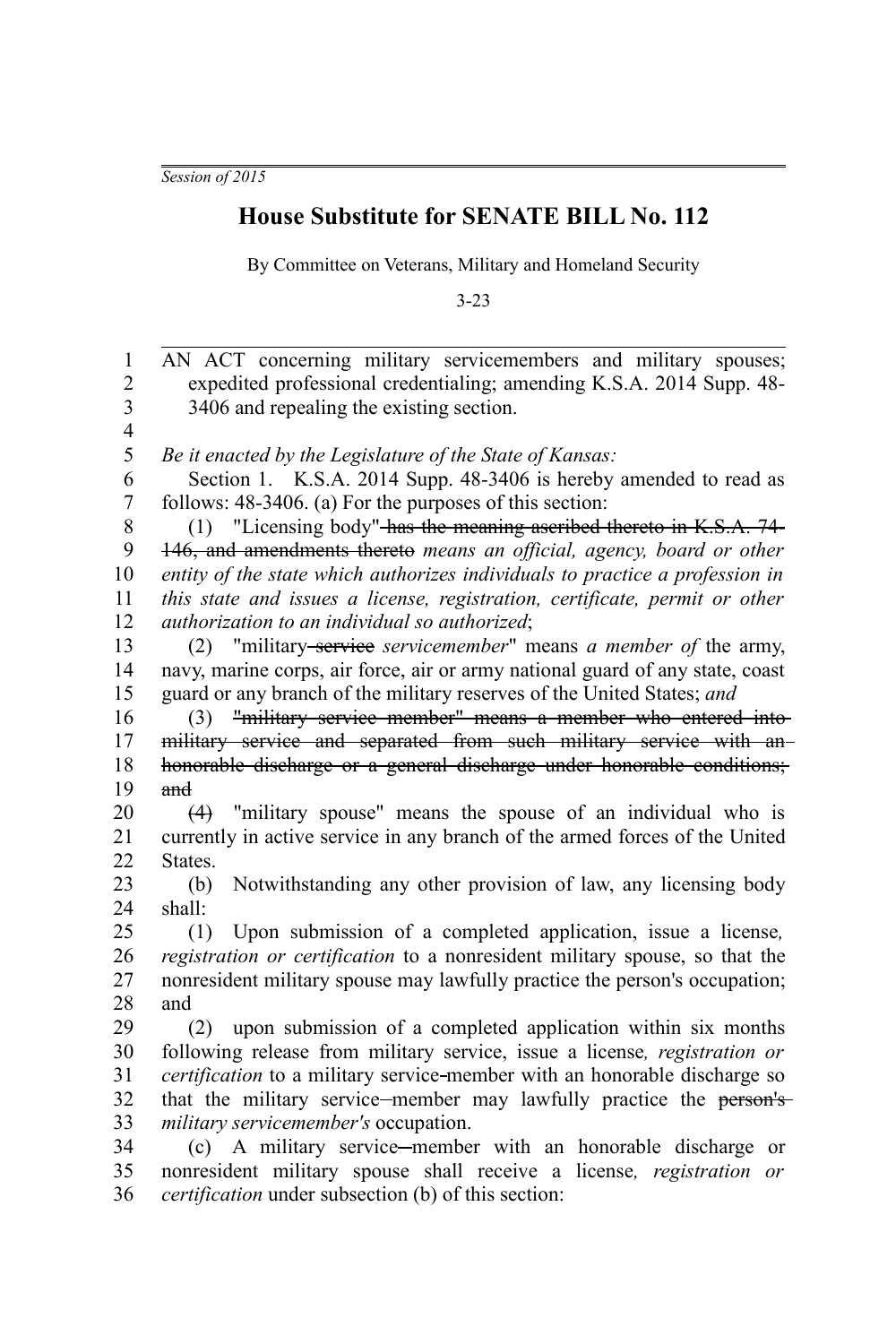(1) Pursuant to applicable licensure*, registration or certification* by endorsement, reinstatement or reciprocity statutes of the licensing body of this state for the profession license*, registration or certification within 60 days from the date a complete application was submitted*; or 1 2 3 4

5

(2) if the professional practice act does not have licensure*, registration or certification* by endorsement, reinstatement or reciprocity statutes, then, at the time of application, the military service member or nonresident military spouse: 6 7 8

(A) Holds a current license*, registration or certification* in another state, district or territory of the United States with licensure*, registration or certification* requirements that the licensing body determines are equivalent to those established by the licensing body of this state; 9 10 11 12

(B) has not committed an act in any jurisdiction that would have constituted grounds for the limitation, suspension or revocation or that the applicant has never been censured or had other disciplinary action taken or had an application for licensure*, registration or certification* denied or refused to practice an occupation for which the military service member or nonresident military spouse seeks licensure*, registration or certification*; 13 14 15 16 17 18

(C) has not been disciplined by a licensing*, registering, certifying* or *other* credentialing entity in another jurisdiction and is not the subject of an unresolved complaint, review procedure or disciplinary proceeding conducted by a licensing*, registering, certifying* or *other* credentialing entity in another jurisdiction nor has surrendered their membership on any professional staff in any professional association or society or faculty for another state or licensing jurisdiction while under investigation or to avoid adverse action for acts or conduct similar to acts or conduct which would constitute grounds for disciplinary action in a Kansas practice act; 19 20 21 22 23 24 25 26 27

28

(D) pays any fees required by the licensing body of this state; and

(E) submits with the application a signed affidavit stating that the application information, including necessary prior employment history, is true and accurate. Upon receiving such affidavit, the licensing body shall issue the license*, registration or certification within 60 days from the date a complete application was submitted,* to the military service member or nonresident military spouse on a probationary basis, but may revoke the license*, registration or certification* at any time if the information provided in the application is found to be false. Any probationary license issued under this section *subsection* to a military service member or nonresident military spouse shall not exceed three *six* months. 29 30 31 32 33 34 35 36 37 38

(d) Any person who has not been in the active practice of the occupation during the two years preceding the application for which the applicant seeks a license*, registration or certification* may be required to complete such additional testing, training, mentoring, monitoring or education as the Kansas licensing body may deem necessary to establish 39 40 41 42 43